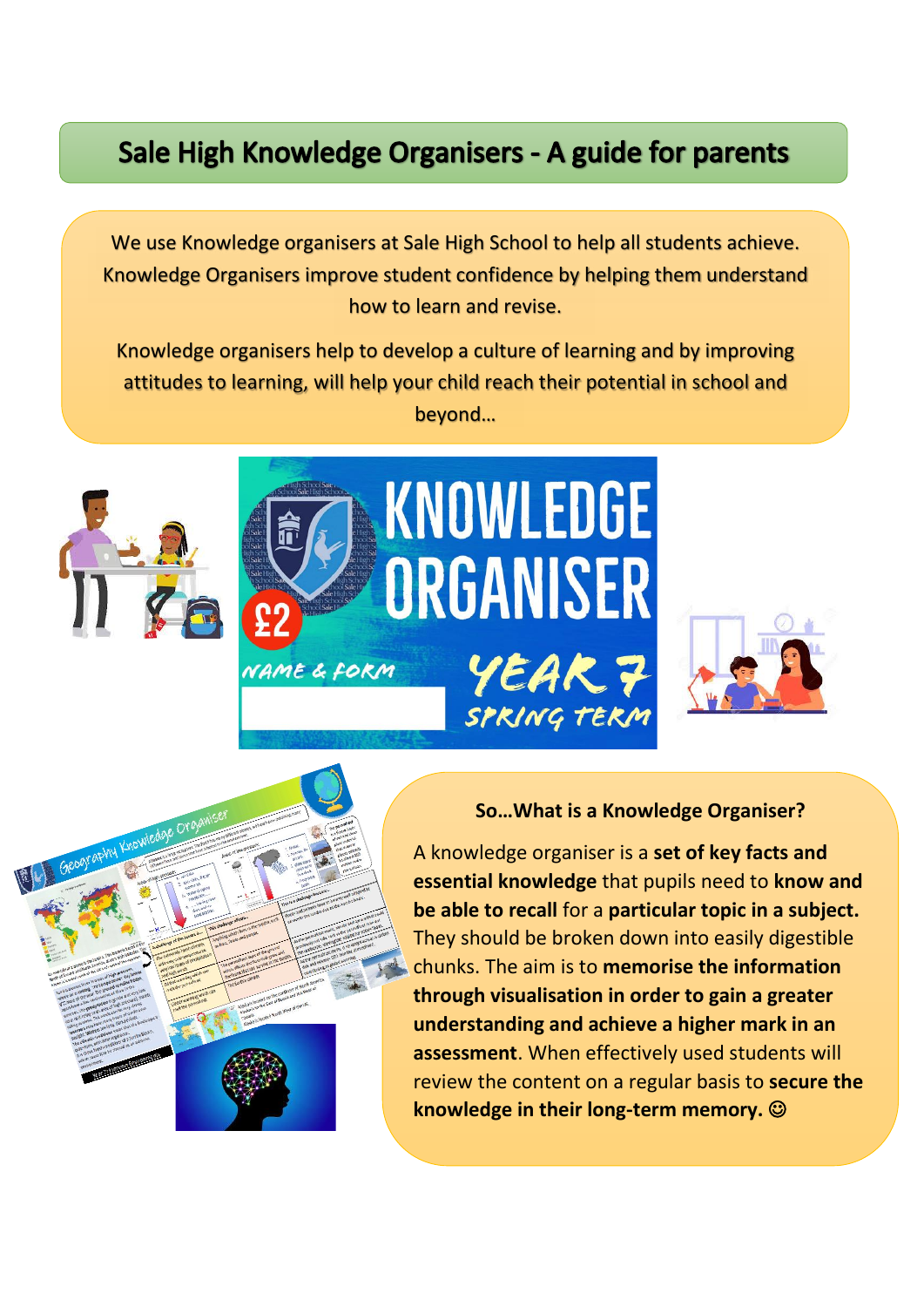## **Expectations**

In order to get the most out the knowledge organiser students are expected to have them with them **in school at all times**. **School has provided each KS3 student with their own free copy to use for the term**. If they lose the booklet this should be replaced. Copies can be bought from the library for £2. The knowledge organiser is also available on the school website and has been posted on SMHW accounts.